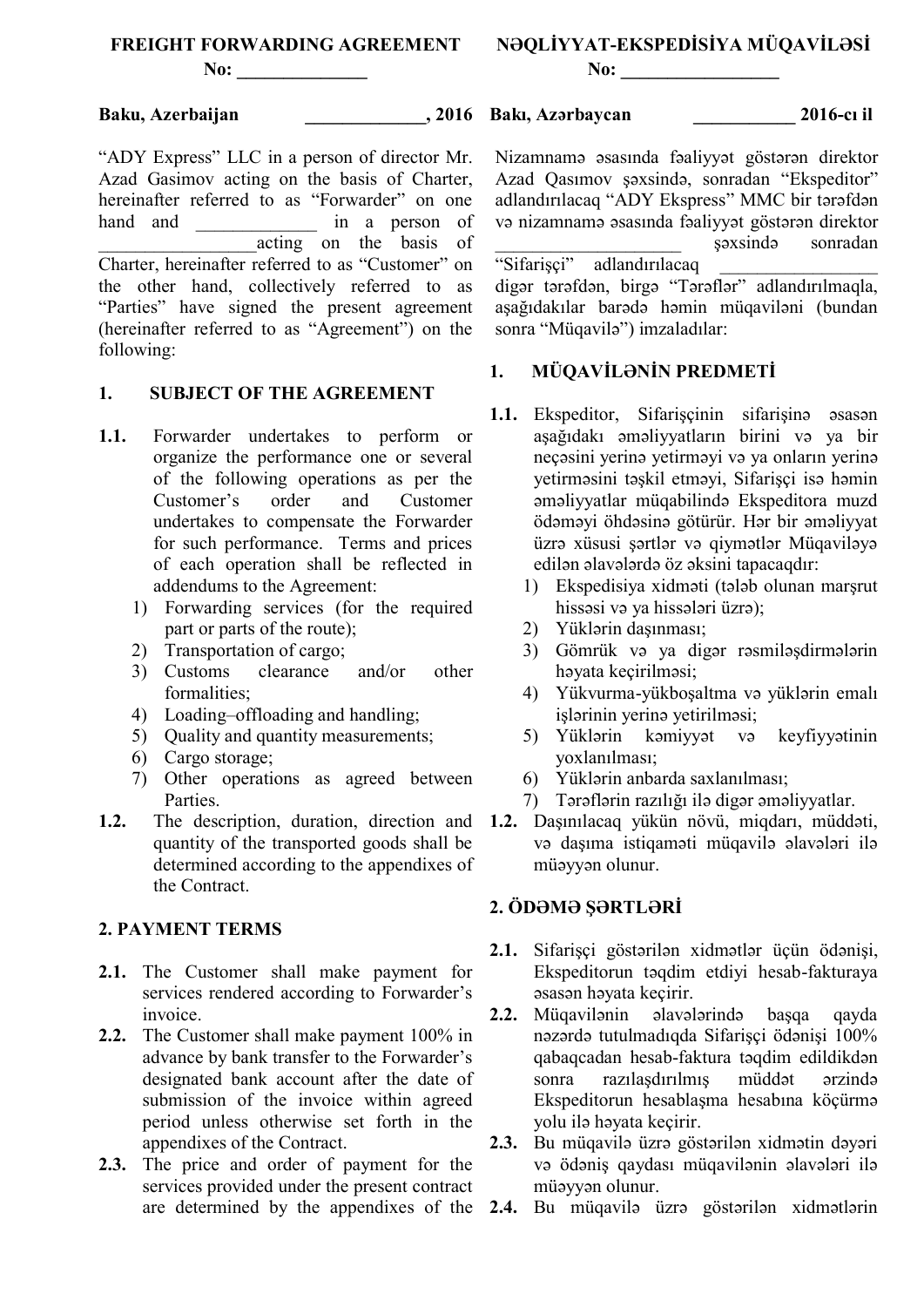contract.

- 2.4. The prices for the services provided under 2.5. the present contract are determined in US dollars.
- **2.5.** The payments under the present Contract shall be made in Azerbaijan manats 2.6. according to the rates of the Central Bank of Azerbaijan Republic for the day of payment.
- **2.6.** If the vehicles are occupied for the longer period than it was agreed earlier during the customs clearance and handling because of 2.7. the Customer's fault, the Customer shall pay a penalty per each delayed day and vehicle.
- 2.7. All fees for bank services shall be borne by the Customer at his own expense.

# **3. RIGHTS AND OBLIGATIONS**

## **3.1. Forwarder's rights and obligations**

- **3.1.1.** Perform or organize performance of operations as indicated in clause 1.1. of orders;
- **3.1.2.** Give advice to Customer on increasing efficiency of the freight forwarding by selecting optimum route, reduction of loading-offloading and other operational expenses;
- **3.1.3.** Within 1 (one) working day after departure provide Customer with Way Bill (CMR, RWB, AWB, BL), specification, certificate, copy of cargo customs declaration and other documents related to shipment of cargo, if transportation services executed;
- **3.1.4.** At Customer's request, provide information on transportation tariffs, state and other tariffs;
- **3.1.5.** As per Customer's request the Forwarder shall provide the full risk or partial insurance of the goods at Customer's expense.
- **3.1.6.** The Forwarder shall act according to provisions of local and international Regulations of Rail Transportation, including Agreement on International Freight Railway Communication (AIFRC).

dəyəri ABŞ dolları ilə müəyyən olunur.

- **2.5.** Bu müqavilə üzrə ödənişlər Azərbaycan manatı ilə Azərbaycan Respublikası Mərkəzi Bankının ödəmə gününə müəyyən etdiyi məzənnəyə uyğun olaraq həyata keçirilir.
- **2.6.** Əgər Sifarişçinin təqsiri nəticəsində nəqliyyat vasitəsi gömrükləmə və emal zamanı müəyyən olunmuş müddətdən artıq saxlanarsa, Sifarişçi gecikdirilmiş hər gün və hər nəqliyyat vasitəsi üçün cərimə ödəyəcəkdir.
- **2.7.** Bank xidmətləri ilə bağlı bütün xərclər Sifarişçi tərəfindən ödəniləcəkdir.

# **3. HÜQUQ VƏ ÖHDƏLİKLƏR**

# **3.1. Ekspeditorun hüquq və öhdəlikləri**

- **3.1.1.** Sifarişçinin sifarişinə əsasən Müqavilənin 1.1.-ci bəndində əks edilmiş əməliyyatları yerinə yetirmək və ya onların yerinə yetirilməsini təşkil etmək;
- the Agreement based on Customer's **3.1.2.** Optimal marşrutun seçilməsi, yükvurmayükboşaltma əməliyyatlarına və digər əməliyyatlara çəkilən xərclərin azaldılması yolu ilə nəqliyyat-ekspedisiyanın səmərəliliyinin artırılması barədə Sifarişçiyə məsləhətlər vermək;
	- **3.1.3.** Daşıma xidməti göstərdikdə, yük göndərildikən 1 (bir) iş gün ərzində Sifarişçiyə yük qaiməsini (konosament, CMR, RWB, AWB, BL) spesifikasiya, sertifikat, yük-gömrük bəyannaməsinin surəti və yükün göndərilməsi ilə əlaqəli digər sənədləri təqdim etmək;
	- **3.1.4.** Sifarişçinin sorğusu əsasında daşınma qiymətləri, dövlət və digər tariflər haqqında məlumat vermək;
	- **3.1.5.** Sifarişçinin istəyinə əsasən Ekspeditor daşıma zamanı yükün tam dəyərinin və ya dəyərinin bir hissəsinin sığortalanmasını Sifarişçinin hesabına təmin edir.
	- **3.1.6.** Ekspeditor dəmiryolu daşımalarının yerli və beynəlxalq normativləri və Dəmiryolu ilə Beynəlxalq Yük Daşımaları Sazişi əsasında fəaliyyət göstərəcəkdir.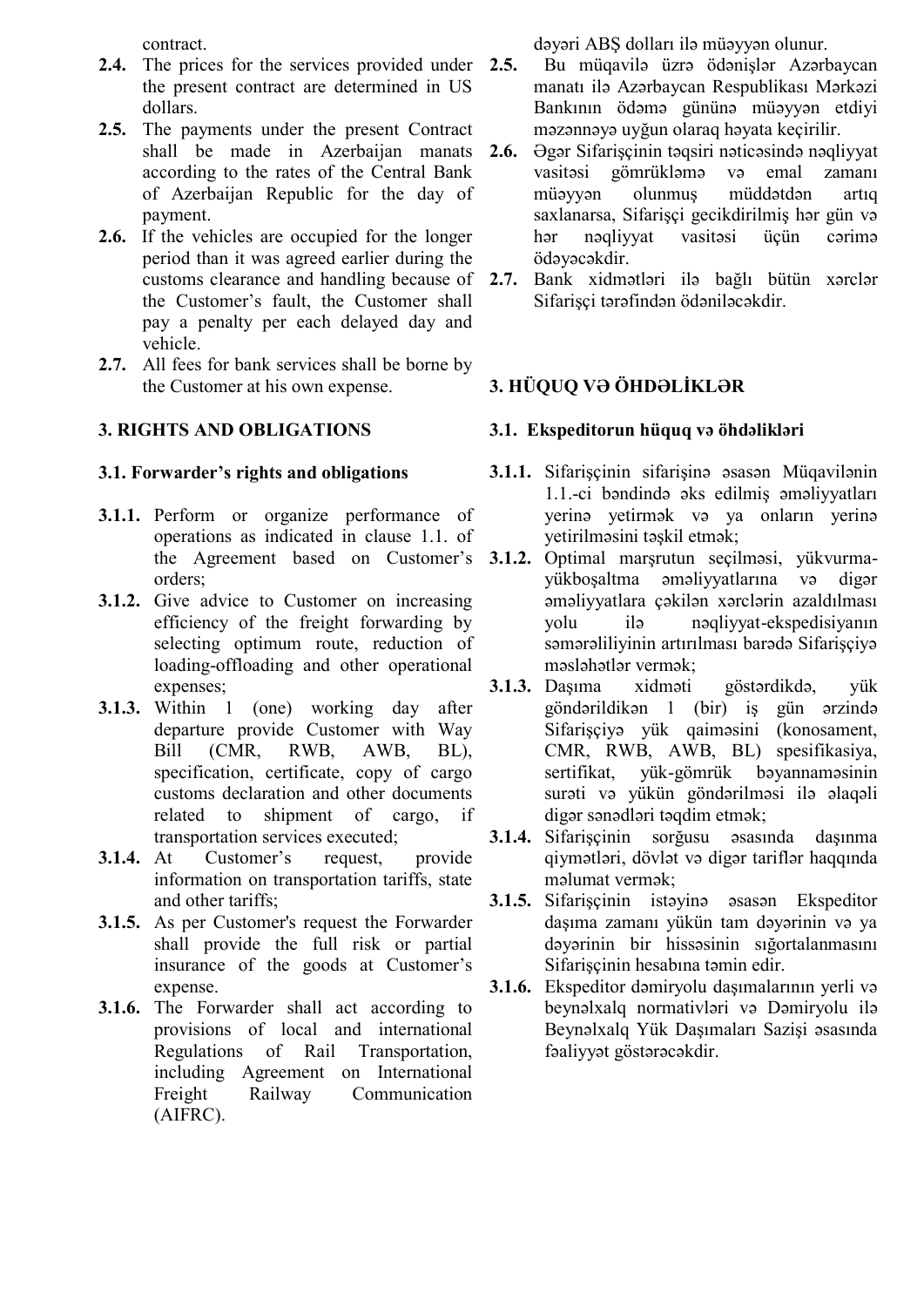# **3.2. Customer's rights and obligations**

- **3.2.1.** To initiate operations, ordered by the Customer shall submit following documents to Forwarder:
	- 1) Written order indicating the location of receipt (departure) of cargo, final destination, type, weight, dimensions, characteristics etc.;
	- 2) Document showing country of cargo's origin, including customs import (export) documents of cargo;
	- 3) Other documents reasonably required by the customs or other state authorities necessary for customs clearance of the cargo for import (export).
- **3.2.2.** Customer shall prepare all necessary export/import from/to Azerbaijan.
- **3.2.3.** Customer shall provide the Forwarder the Way Bill (CMR, RWB, AWB, BL), and if it is required specification, certificate, copy of cargo customs declaration and other documents related to shipment of cargo within 1 (one) working day after departure of the cargo, in case the services set out in sub-clause 1 of the clause 1.1. of the Contract are performed by the 3.2.3. Forwarder;
- **3.2.4.** The Customer shall make the customs clearance at his own expense unless otherwise set forth in the appendixes of the Contract.
- **3.2.5.** The Customer shall notify the Forwarder by phone, fax or by e-mail at least 48 hours before the goods are ready for transporting.
- **3.2.6.** The handling expenses of the goods shall be borne by the Customer at his own 3.2.6. Sifarisci expense. In case of the handling is made by the Forwarder the value of the executed services shall be paid additionally.
- **3.2.7.** The Customer shall provide timely payment for the services.
- place, opened packaging or other lacks the Customer (addressee) does corresponding record in accompanying documents of the goods signed by both parties and within 48-hours notifies the Executer in writing.
- **3.2.9.** The Customer shall submit the following detailed information:
	- Date of shipment;

# **3.2 Sifarişçinin hüquq və öhdəlikləri**

- **3.2.1.** Sifarişçi tərəfindən sifariş edilmiş əməliyyatının başladılması üçün Sifarişçi Ekspeditora aşağıdakı sənədləri təqdim etməlidir:
	- 1) Yükün daşınması üçün yükün qəbul (təhvil) yerini, son təyinat məntəqəsini, növünü, çəkisini, həcmini, xüsusiyyətlərini və s. məlumatları özündə əks etdirən yazılı sifarişi;
	- 2) Yükün mənşə ölkəsini göstərən sənədləri, o cümlədən yükün idxal (ixrac) gömrük sənədlərini;
	- 3) Yükün idxalının (ixracının) gömrük rəsmiləşdirilməsi üçün gömrük və ya digər dövlət orqanları tərəfindən əsaslı olaraq tələb olunan digər zəruri sənədləri;
- documents for customs clearance for **3.2.2.** Ekspeditor tərəfindən Müqavilənin 1.1.-ci bəndinin 1-ci yarımbəndində əks edilmiş xidmətlər göstərildikdə, Sifarişçi yük göndərildikən 1 (bir) iş günü ərzində Ekspeditora yük qaiməsini (konosament, CMR, RWB, AWB, BL) və tələb olunduğu spesifikasiya, sertifikat, yük-gömrük bəyannaməsinin surəti və yükün göndərilməsi ilə əlaqəli digər sənədləri təqdim etməlidir.
	- **3.2.3.** Sifarişçi Azərbaycana(dan) idxal və ixrac zamanı zəruri bütün sənədləri öz qüvvəsi ilə hazırlamalıdır.
	- **3.2.4.** Bu müqavilənin əlavələrində başqa qayda nəzərdə tutulmadıqda Sifarişçi yüklərin gömrük rəsmiləşdirilməsini müstəqil həyata keçirir.
	- **3.2.5.** Sifarişçi, yük daşınmaya hazır olduğu andan ən az 48 saat əvvəl Ekspeditora bu barədə telefon, faks və ya elektron poçtu vasitəsilə məlumat verməlidir.
		- **3.2.6.** Sifarişçi yükün nəqliyyat vasitələrinə yüklənməsini öz vəsaiti hesabına müstəqil yerinə yetirir. Bu xidmətlər Ekspeditor tərəfindən həyata keçirildikdə həmin xidmətin dəyəri əlavə olaraq ödənilir.
	- **3.2.7.** Sifarişçi xidmət haqqını vaxtlı-vaxtında ödəyir.
- **3.2.8.** At detection of shortage of the whole **3.2.8.** Yükün yer sayında, tarasının vəziyyətində və ya ağırlığında hər hansı əksiklik aşkar edildikdə, hər iki tərəfin imzaladığı yükün təhvil sənədlərində bu barədə müvafiq qeydlər aparılır, və İcraçı 48 saat ərzində Sifarişçi tərəfindən yazılı şəkildə məlumatlandırır.
	- **3.2.9.** Sifarişçi aşağıdakılar barədə Ekspeditora dəqiq məlumat verməlidir: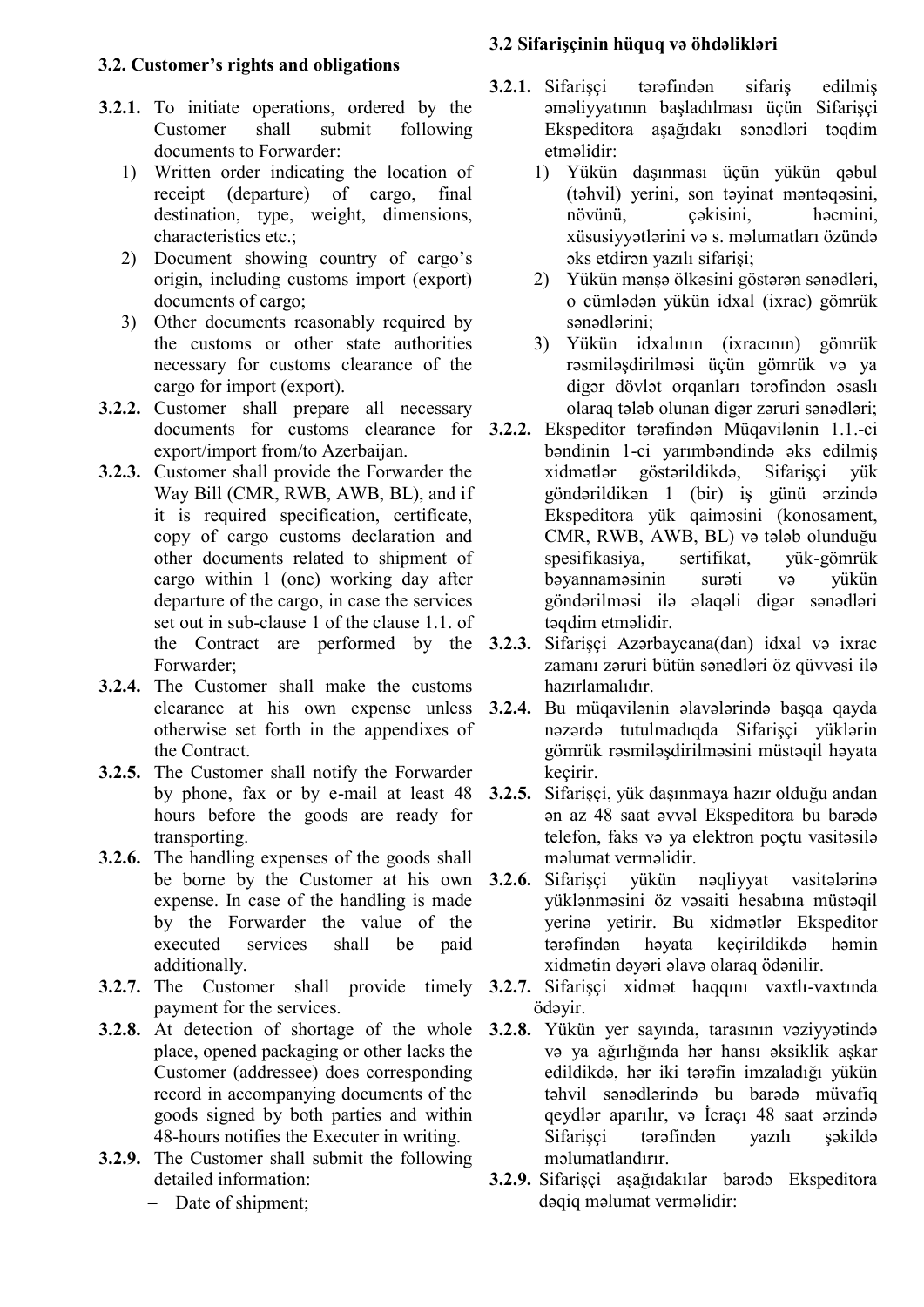- Destination station:
- Consignee;
- Wagon or container numbers;
- Dispatch station;
- Name of the shipper;
- Description of the cargo (HS codes) and gross weight;
- Type of the wagon, ownership and amount;
- $\overline{P}$  Prices of the valuables (if any);
- UN codes of dangerous and potentially dangerous cargo (if any) and the additional measures to be taken.
- **3.2.10.** The Customer shall load the cargo according to the "Cargo loading and fastening rules". The Customer is **3.2.10.** responsible for the hidden defects of the packaging.
- **3.2.11.** The Forwarder has a right to detain the cargo of the Customer on the railway network of CIS for delay in sending of 3.2.11. dispatch information, as well as for delay in transfer of the balance amount. Any additional charges caused by such delay (and detain) shall be borne by the Customer.

## **4. LIABILITY OF PARTİES**

#### **4.1. General conditions**

- **4.1.1.** Parties are liable for full or partial failure to perform under the Agreement in accordance with the Azerbaijan Legislation in force.
- **4.1.2.** Party failing to perform under the shortly reestablish performance under the Agreement.
- **4.1.3.** Parties are exempted from liability for Agreement if such failure is caused by Force Major to an extent of the period of Force Major.
- **4.1.4.** Forwarder is liable for damage caused to Forwarder's responsibility.
- **4.1.5.** Customer shall be held liable for damage caused to Forwarder in following circumstances:
	- Failure to fulfill terms of the Agreement;
	- Submission of false or incomplete information;
- Yükləmə tarixi;
- Təyinat stansiyası (stansiya kodu);
- Yük alanın adı;
- Vaqon və konteyner nömrələri;
- Göndərmə stansiyası (stansiya kodu);
- Yük göndərənin adı;
- Yükün adı (YTSNQ və QNQ kodu) və brutto çəkisi;
- Vaqonun tipi, mənsubiyyəti və sayı;
- Qiymətli obyektlər olduqda onların dəyəri;
- Xüsusi təhlükəli və potensial təhlükəli yüklər olduqda, yükün BMT kodunu və belə hallarda qəbul edilməli əlavə tədbirləri.

**3.2.10.** Sifarişçi "Yüklərin yüklənmə və bərkidilmə qaydaları"na uyğun olaraq yükləməni təmin etməlidir. Sifarişçi qablaşdırmanın zahirən görünməyən qüsurları üçün məsuliyyət daşıyır.

**3.2.11.** Yükləmə məlumatları və ödənişin gecikdirilməsi hallarında Ekspeditor Sifarişçinin yükünü MDB dəmiryolu şəbəkəsində saxlamaq hüququna malikdir. Gecikdirilmə (saxlama) ilə bağlı əlavə xərclər Sifarişçi tərəfindən ödəniləcəkdir.

# **4. TƏRƏFLƏRİN MƏSULİYYƏTİ**

#### **4.1. Ümumi müddəalar**

- **4.1.1.** Tərəflər Müqavilə ilə qəbul edilən öhdəliklərin yerinə yetirilməməyi və ya lazımı qaydada yerinə yetirilməməyinə görə, Azərbaycan Respublikasının qüvvədə olan qanunvericiliyi ilə müəyyən olunmuş qaydada məsuliyyət daşıyırlar.
- Agreement, shall take measures to **4.1.2.** Müqavilə üzrə öz öhdəliklərini pozmuş tərəf qısa müddətdə öhdəliklərin yerinə yetirilməsini bərpa etmək üçün tədbirlər görməlidir.
- full or partial failure to fulfill under the 4.1.3. Tərəflər fors-major nəticəsində öz öhdəliklərini tam və ya qismən yerinə yetirmədikdə, fors-major vəziyyəti davam etdiyi müddətdə məsuliyyətdən azad edilirlər.
- Customer's cargo within the scope of **4.1.4**. Ekspeditor Sifarişçinin yükünə vurduğu ziyana görə öz məsuliyyəti çərçivəsində cavabdehlik daşıyır.
	- **4.1.5**. Sifarişçi aşağıdakı hallarda Ekspeditora vurduğu ziyana görə məsuliyyət daşıyır:
		- Müqavilənin şərtlərini yerinə yetirmədikdə;
		- Yanlış və natamam məlumatlar verdikdə;
		- Daşınması üçün yük təhvil verilmədikdə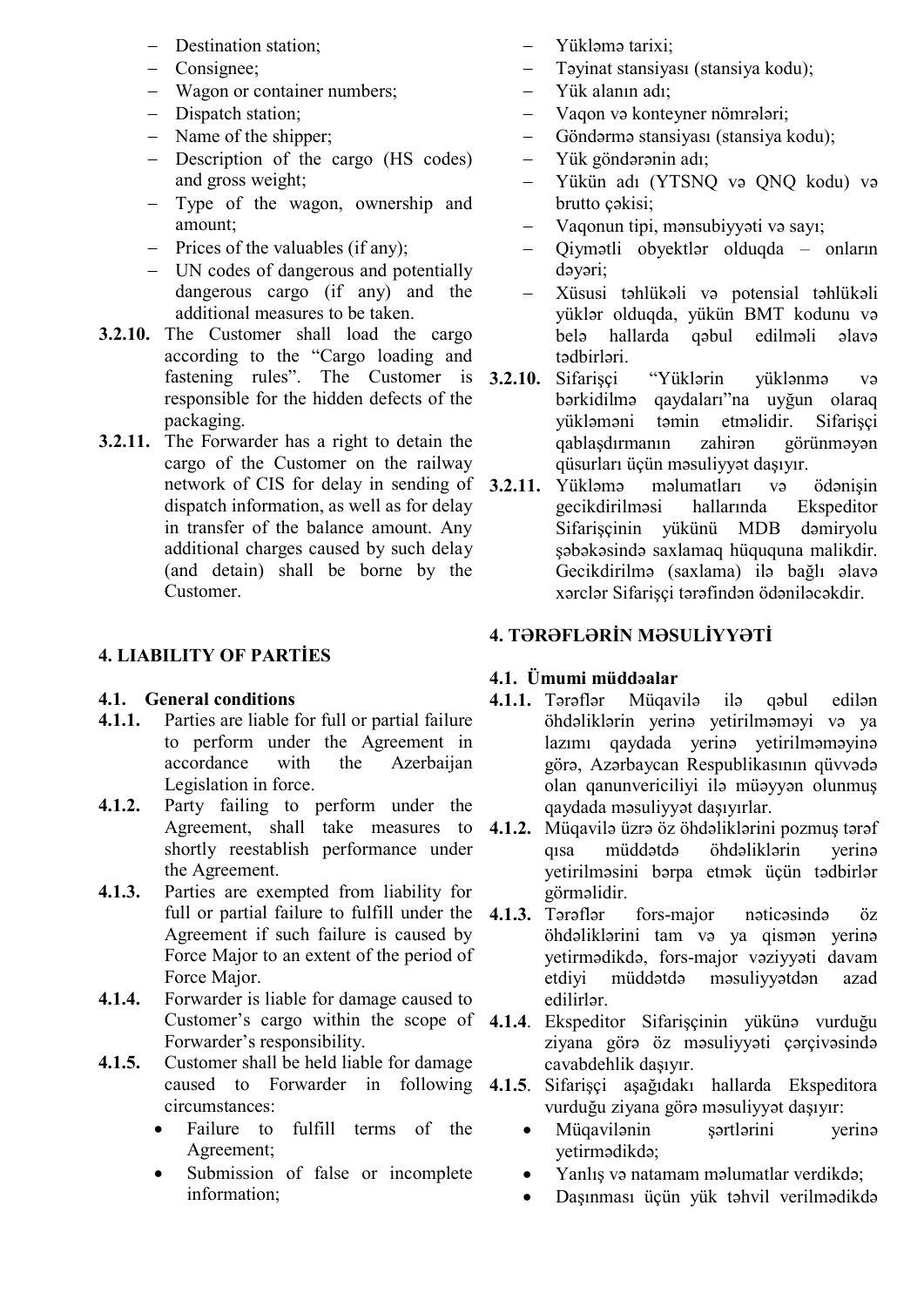- Failure to submit cargo for transportation (to an extent of the amount of penalties levied by transport companies/carriers;
- Actions causing demurrage of transport facilities (to an extent of the amount of penalties levied by transport companies/carriers;
- Groundless refusal to make payment;
- In case of failure to timely make payment against Forwarder's invoice, the Customer shall pay penalty in amount of 0.5% of the invoice value for each day of delay.
- **4.1.6.** In case of any amendments or annulment of transportation requiring re-registration and sending of new telegrams to the destination and junction stations, the Customer shall pay the Forwarder USD 25,00 (twenty five) for each telegram.
- **4.1.7.** The Parties shall make a reconciliation **4.1.7.** Tərəflər hər ay yerinə yetirilmiş xidmətlərlə and sign a reconciliation act regarding the provided services within 5 (five) working days for each previous month. Reconciliation act shall contain codes, railcar numbers, RWB numbers, origin and destination stations, cargo description and HS Code, gross weight, type of wagon, and wagon ownership. If the signing of reconciliation act is delayed by the Customer, the prices and other information provided by the Forwarder shall be considered relevant and accepted.
- **4.1.8.** If the Customer uses the codes given by the Forwarder for the transportation of the cargoes that were dispatched in volume more than 100% from agreed volume, the Customer pays for transportation of such cargoes on the basis of the 105% rate of international transport tariff or single transit tariff of each unagreed shipment.
- **4.1.9.** In case of delay of supply, damage, shortage or loss of cargo of the Customer, the respondent shall be the railway of shipment or point of destination according to the provisions of AIFRC and By-laws of railway.
- **4.1.10.** The Forwarder is not responsible for losses on the way and during handling in the terminals.
- **4.1.11.** The Customer is responsible for nomination of independent inspection at the loading / unloading places.

(nəqliyyat təşkilatlarının / daşıyıcıların tətbiq etdikləri cərimə sanksiyaları miqdarında);

- Nəqliyyat vasitələrinin boşdayanmasına gətirib çıxaran hərəkətlərə görə (nəqliyyat təşkilatlarının / daşıyıcıların tətbiq etdikləri cərimə sanksiyaları miqdarında);
- ödənişdən əsassız olaraq imtina etdikdə;
- Ekspeditorun təqdim etdiyi hesab-faktura vaxtında ödənilmədikdə, ödəmə gecikdirildiyi hər gün üçün Sifarişçi hesabfaktura məbləğinin 0.5% həcmində dəbbə ödəməlidir.
- **4.1.6.** Daşımaların dəyişdirildiyi və ya ləğv edildiyi hallarda, təyinat və qovşaq stansiyalarına yeni teleqram göndərmək və yenidən rəsmiləşdirmək tələb olunduqda, hər yeni teleqram üçün Sifarişçi Ekspeditora əlavə olaraq 25,00 (iyirmi beş) ABŞ dolları ödəməlidir.
- bağlı növbəti ayın ilk 5 (beş) iş günü ərzində üzləşmə aparmalı və üzləşmə aktını bağlamalıdırlar. Adı çəkilən aktda kodlar, vaqon nömrələri, dəmir yol qaimə nömrələri, yükün təsviri və kodu, brutto çəki, vaqon tipi və mənsubiyyətinin qeyd olunması zəruridir. Əgər üzləşmə aktının bağlanması Sifarişçi tərəfindən gecikdirilərsə, Ekspeditorun təqdim etdiyi qiymətlər və digər məlumatlar əsaslı və qəbul edilmiş sayılacaq.
- **4.1.8.** Sifarişçi yükləri Ekspeditor tərəfindən təqdim olunmuş kodlar əsasında yükləyərkən razılaşdırılmış həcmin 100% dən artıq həcmdə yükləmə apardıqda, həmin daşımalar Sifarişçi tərəfindən beynəlxalq daşıma tariflərinin və ya vahid tranzit tariflərin 105%-i həcmində ödəniləcəkdir**.**
- **4.1.9.** Çatdırılmanın gecikdirilməsi, zədələnmə, yükün çatışmamazlığı və itirilməsi halında Dəmiryolu ilə Beynəlxalq Yük Daşımaları Sazişi və digər əlaqəli normativ aktlara əsasən cavabdeh olaraq göndərilmə və ya təyinat stansiyası çıxış edəcəkdir.
- **4.1.10.** Ekspeditor malların daşınma və emalı zamanı itirilməsinə görə cavabdeh deyildir.
- **4.1.11.** Sifarişçi yükləmə/boşaltma yerlərində müstəqil nəzarətçi təyin etməyi öhdəsinə götürür.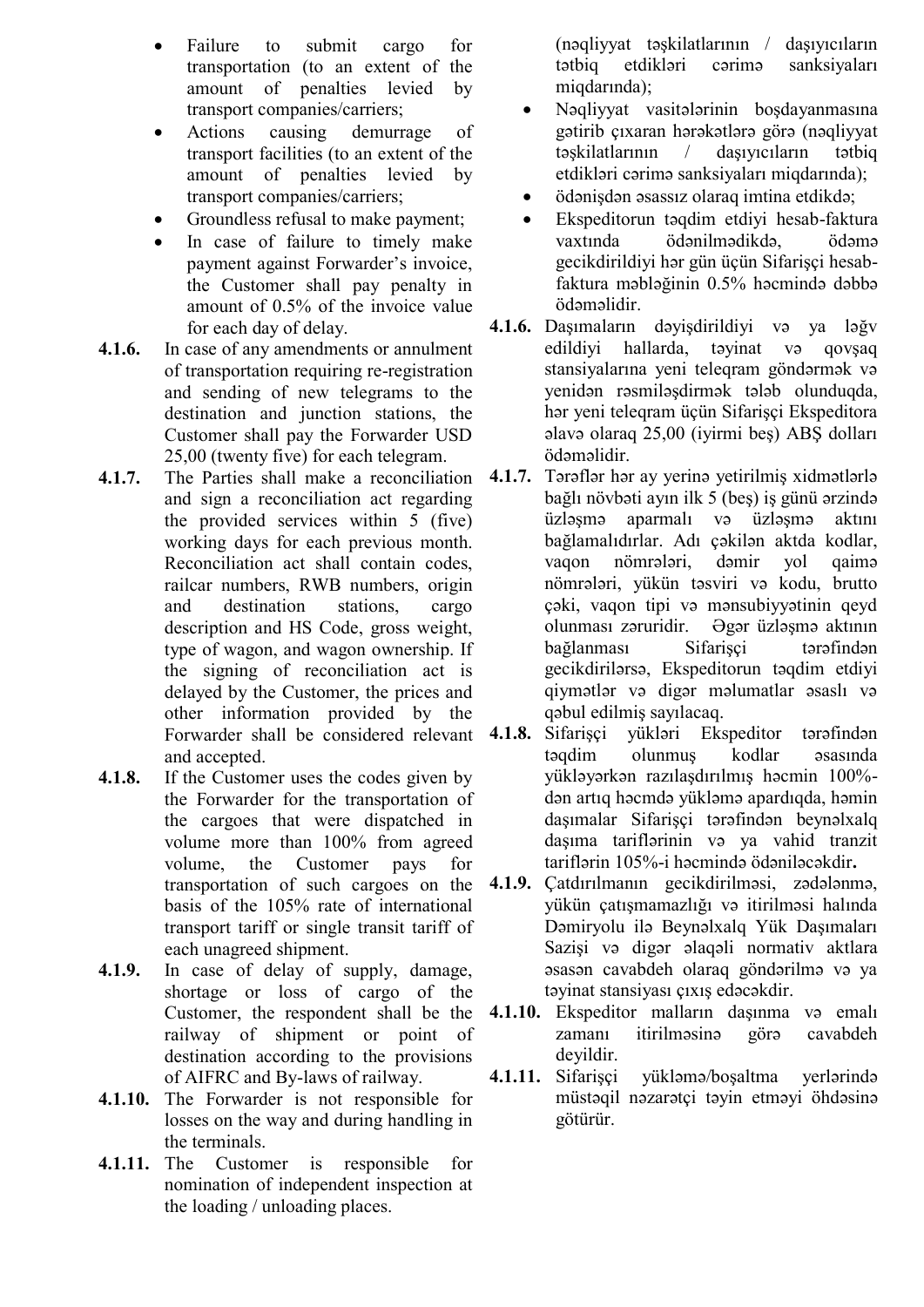#### **5. FORS-MAJOR**

# **5. FORCE-MAJEURE**

- **5.1.** Parties are not liable for full or partial failure to perform or improper performance of obligations under the Agreement if such failure is caused by flood, fire, earthquake, war, blockade, acts of state authorities or other natural calamities.
- **5.2.** Party referring to Force-Major event shall inform the other Party about these circumstances in written, latest within 5 working days after Force-Major event.
- **5.3.** As an evidence of Force-Major, Party referring to Force-Major event shall provide the other Party with an official document issued by country's Chamber of Industry reasonable time period.
- **5.4.** If Force-Major event lasts for more than 2 (two) months, either Party may terminate the Agreement by issuing written notification to this respect.

## **6. DISPUTE RESOLUTION**

- **6.1.** The Parties agree to settle any disputes arising during the fulfillment of the present contract by means of negotiations.
- **6.2.** The disputes that cannot be settled amicably shall be addressed to the Courts of Azerbaijan Republic and the applicable law shall be the Azerbaijan Law.

# **7. CONFIDENTIALITY**

**7.1** Unless otherwise agreed to in advance, in writing, by the disclosing Party or except as expressly permitted by this Agreement, the receiving Party will not, except as required by law or court order, use Confidential Information (the price lists, customer lists, marketing plans and etc.) of the disclosing Party or disclose it to any third party for the Term and for a period of 2 (two) years thereafter.

## **8. FINAL PROVISIONS**

**8.1.** The Agreement shall be effective on the date of its signing and shall be valid for the period of 3 (three) years. In case the Parties do not notify each other regarding their intention to terminate the Agreement 1

- **5.1**. Daşqın, yanğın, zəlzələ, müharibə, blokada, dövlət orqanlarının aktları və ya digər təbii fəlakətlər baş verdikdə, Tərəflər öhdəliklərin tam və ya qismən yerinə yetirilməməyinə və ya qeyri-müvafiq şəkildə icrasına görə məsuliyyət daşımırlar.
- **5.2**. Fors-major halına istinad edən tərəf 5 iş günü ərzində digər tərəfi bu haqda yazılı xəbərdar etməlidir.
- **5.3.** Fors-major halının sübutu olaraq, Fors-major halına istinad edən tərəf digər tərəfə, öz ölkəsinin Sənaye Ticarət Palatasının və ya digər müvafiq səlahiyyətli orqanın rəsmi sənədini ağlabatan müddətdə təqdim etməlidir.
- and Commerce or other authority within a **5.4.** Əgər fors-major halı 2 (iki) aydan çox çəkərsə, istənilən tərəf yazılı şəkildə xəbərdarlıq etməklə, Müqaviləyə vaxtından əvvəl xitam vermək hüququna malikdir.

# **6. MÜBAHİSƏLƏRİN HƏLLİ**

- **6.1.** Tərəflər onlar arasında həmin Müqavilənin icrası prosesində yaranacaq bütün mübahisələrin danışıqlar yolu ilə həll edilməsinə üstünlük verirlər.
- **6.2.** Danışıqlar yolu ilə həll edilə bilməyən mübahisələr Azərbaycan Respublikası məhkəmələri tərəfindən Azərbaycan hüququ tətbiq edilərək həll ediləcəkdir.

## **7. KONFİDENSİALLIQ**

**7.1** Tərəflərin əvvəlcədən yazılı şəkildə razılaşdıqları və bu müqavilədə nəzərdə tutulduğu hallar istisna olmaqla bu müqavilənin qüvvədə olduğu və müqavilə xitam olunduqdan sonra növbəti iki il müddəti ərzində məlumatı əldə edən tərəf bu barədə qanunun tələbi və ya məhkəmə qərarı olmadıqda Konfidensial məlumatlardan istifadə etməyəcəkdir və həmin məlumatları 3-cü tərəflərə açıqlamayacaqdır.

# **8. YEKUN MÜDDƏALAR**

**8.1.** Bu müqavilə imzalandığı andan qüvvəyə minir və 3 (üç) il müddətinə qüvvədədir. Müqavilənin müddətinin bitməsinə 1 (bir) həftə qalmış tərəflər bir-birini müqaviləyə xitam vermək niyyətləri barədə məlumat vermədikdə, müqavilə növbəti 3 (üç) il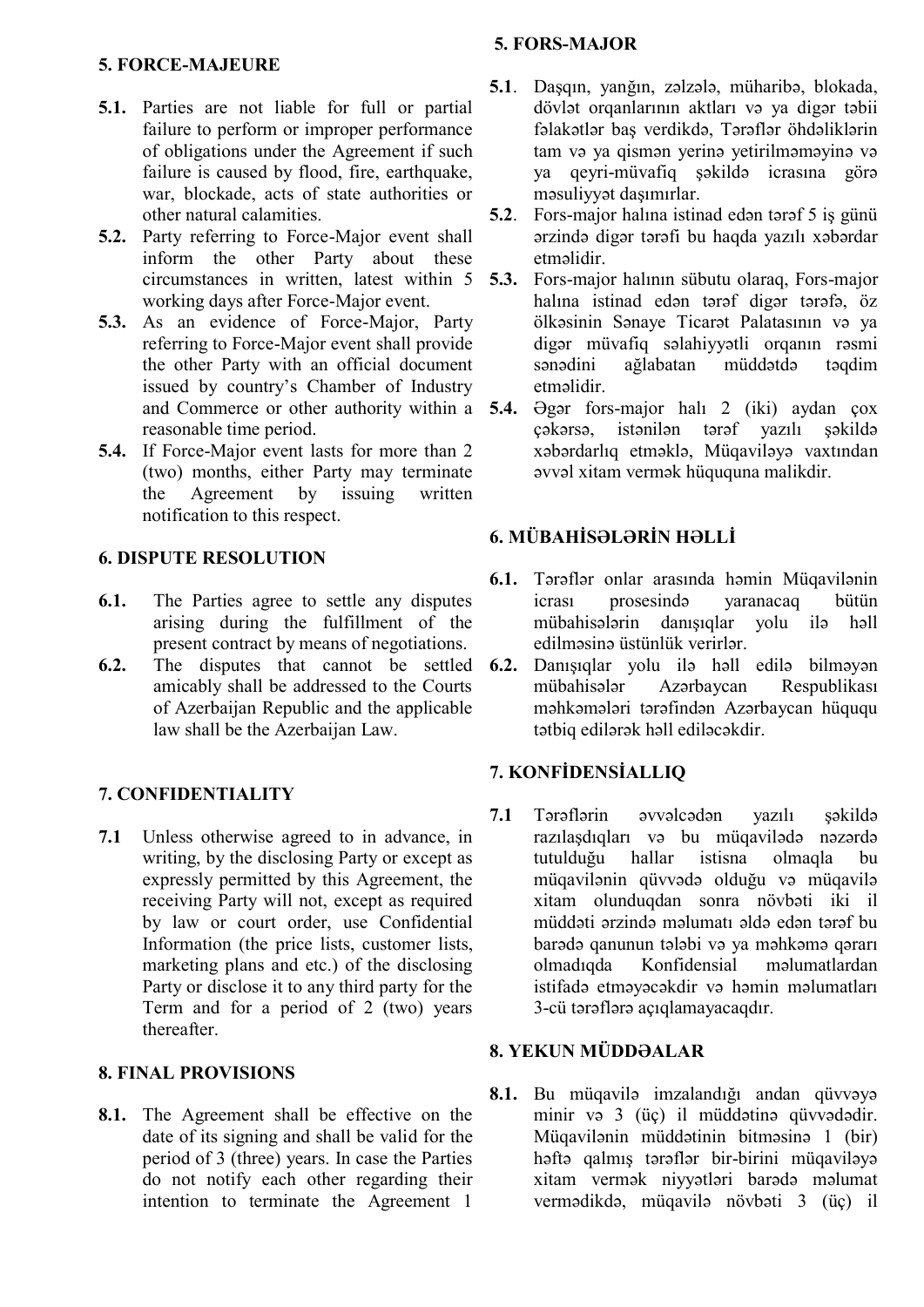(one) week prior to the termination date, the term of the Agreement shall automatically extended for the next 3 (three) years.

- notifying other party in written form 1 (one) month in advance.
- **8.3.** The Parties are fully responsible for the obligations arise before termination of the contract.
- **8.4.** The Agreement has been drawn up in two originals in Azerbaijani and English. Both originals have equal legal effect and Parties shall have one original each.
- 8.5. In case of discrepancies between 8.6. Azerbaijani and English versions, the English version shall prevail.
- **8.6.** All addenda and amendments to the Agreement are valid only if made in writing and signed by authorized representatives of 8.7. **Parties**
- **8.7.** All addenda and amendments to the Agreement are an integral part of the Agreement.

### **9. LEGAL ADDRESSES OF PARTIES**

#### **FORWARDER:**

ADY Express LLC TİN: 2003367121

#### **Address:**

U.Hajibeyov str. 62, Baku AZ1010, Azerbaijan Marine Plaza, 9th floor Phone: +99412 599 05 16/17 Fax: +99412 599 05 18

#### **Bank Details:**

Bank: "Unibank" CB "Biznes Merkezi" branch TIN: 1300017201 Cor. Acc.: AZ46NABZ01350100000000015944 S.W.I.F.T.: UBAZAZ22 Code: 512264 Acc. No.: AZ20UBAZ42256060240060AZN001

# **CUSTOMER**:

 $\mathcal{L}_\text{max}$ 

\_\_\_\_\_\_\_\_\_\_\_\_\_\_\_\_\_\_\_\_\_\_\_\_\_\_\_\_

TİN:

#### **Address:**

Tel: (99450) Fax: (99412) müddətinə uzadılmış hesab olunur.

- **8.2.** Tərəflər qarşı tərəfi 1 (bir) ay əvvəl yazılı surətdə xəbərdar etmklə müqaviləni xitam edə bilərlər.
- **8.2.** The Parties may terminate the contract by **8.3.** Tərəflər müqavilə xitam olunmazdan əvvəl yaranmış öhdəliklərinə görə tam həcmdə məsuliyyət daşıyırlar.
	- **8.4.** Müqavilə 2 (iki) nüsxədə Azərbaycan və İngilis dillərində tərtib olunmuşdur. Hər nüsxə eyni hüquqi qüvvəyə malikdir və hər iki Tərəf bir nüsxəyə malikdir.
	- **8.5.** İngilis və Azərbaycan variantları arasında ziddiyyət yaranarsa, İngilis variantı rəhbər tutulacaqdır.
		- **8.6.** Müqaviləyə edilmiş bütün əlavələr və dəyişikliklər yazılı halda verildiyi və tərəflərin səlahiyyətli nümayəndələri tərəfindən imzalandıqdan sonra etibarlı sayılır.
	- **8.7.** Müqaviləyə bütün əlavə və dəyişikliklər onun ayrılmaz tərkib hissəsidir.

# **9. TƏRƏFLƏRİN HÜQUQİ ÜNVANLARI**

# **EKSPEDİTOR:**

"ADY Ekspress" MMC VÖEN: 2003367121

## **Ünvan:**

Ü.Hacıbəyov küç. 62, Bakı AZ1010, Azərbaycan Marine Plaza, 9-cu mərtəbə Tel: +99412 599 05 16/17 Faks: +99412 599 05 18

#### **Bank rekvizitləri:**

Bank: "Unibank" KB Biznes Merkezi filiali VÖEN: 1300017201 M/h: AZ46NABZ01350100000000015944 S.W.I.F.T.: UBAZAZ22 Kod: 512264 H/h: AZ20UBAZ42256060240060AZN001

# **SİFARİŞÇİ:**

 $\mathcal{L}_\text{max}$ 

 $\overline{\phantom{a}}$  , where  $\overline{\phantom{a}}$  , where  $\overline{\phantom{a}}$  , where  $\overline{\phantom{a}}$ 

VÖEN:

#### **Ünvan:**

Tel: (99450) Fax: (99412)